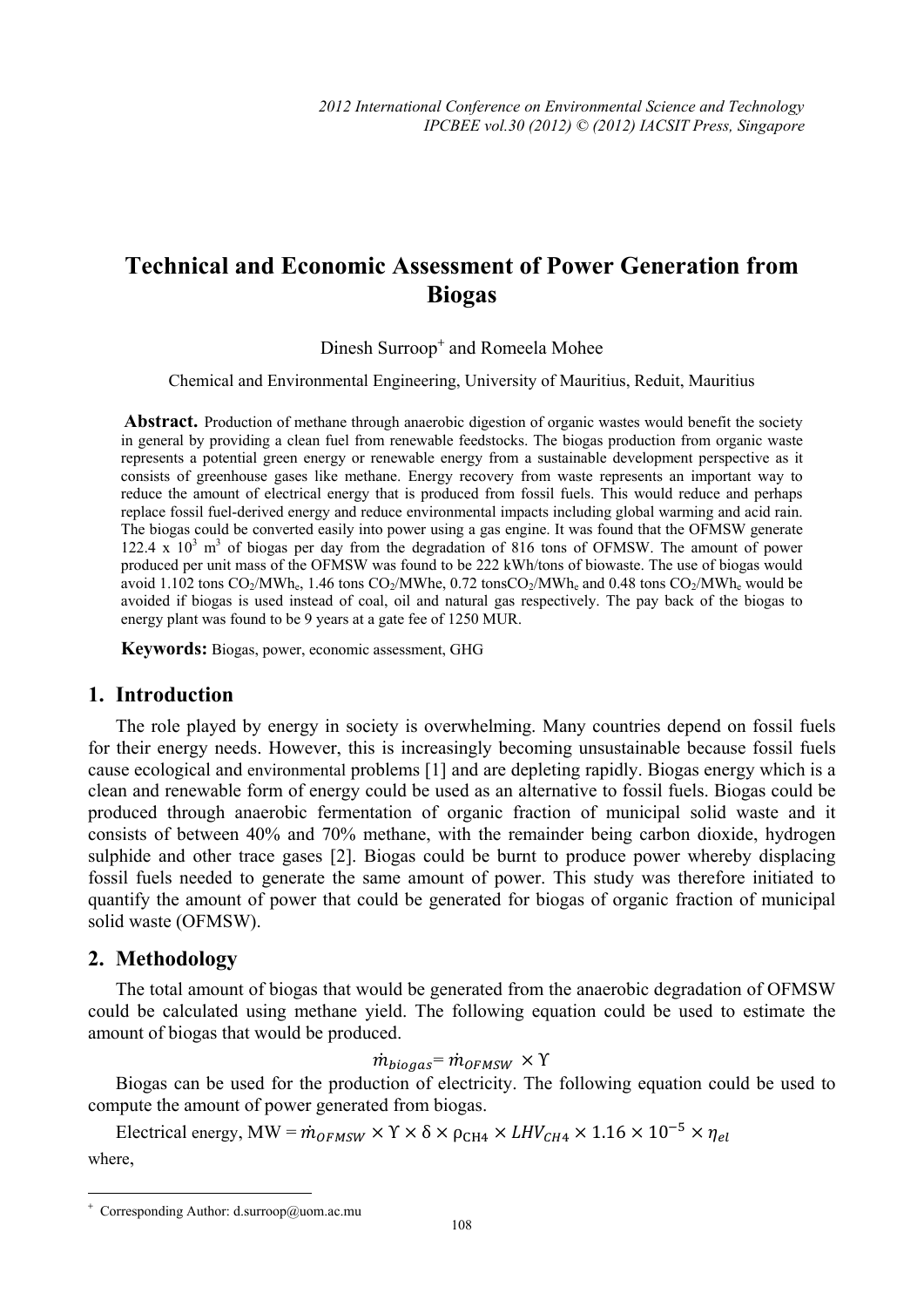| $\dot{m}_{biogas}$ = Mass flow rate of biogas, m <sup>3</sup> /h |              |                                                       |  |  |  |
|------------------------------------------------------------------|--------------|-------------------------------------------------------|--|--|--|
| $\dot{m}_{OFMSW}$ =                                              |              | Mass flow rate of OFMSW, kg/h                         |  |  |  |
| $\mathbf v$                                                      | $=$ $-$      | Biogas Yield, $m^3/kg$                                |  |  |  |
| $\delta$                                                         | $=$          | Methane fraction, %                                   |  |  |  |
| $\rho_{CH4}$                                                     | $=$ $\qquad$ | Density of methane, tons/ $m3$                        |  |  |  |
|                                                                  |              | $LHV_{biogas}$ = Lower Heating Value of biogas, MJ/kg |  |  |  |
| $\eta_{el}$                                                      |              | $=$ Efficiency, %                                     |  |  |  |

## **3. Biogas Production**

The amount of biogas could be computed using the above equation. The different inputs used to determine the amount of biogas generated are shown in Table 1. The amount of MSW generated was 1,200 tons/day which is equivalent to 50 tons/h which consisted of 68 % of yard and kitchen waste. The biogas yield was assumed to be  $150 \text{ m}^3$ /tons of biowaste [3]. The OFMSW that was considered to undergo anaerobic digestion was yard and kitchen waste only. It could be seen that the amount of biogas generated was  $122400 \text{ m}^3/\text{day}$  from the degradation of 816 tons of OFMSW.

| <b>Parameters</b>          |                     | Unit          |
|----------------------------|---------------------|---------------|
| Input                      |                     |               |
| Mass flow rate MSW         | 1200                | tons/day      |
| Organic fraction (Yard and | 68                  | $\frac{0}{0}$ |
| kitchen waste)             |                     |               |
| Biogas yield               | 150                 | $m^3$ /tons   |
| Output                     |                     |               |
| Biogas flow rate           | $122.4 \times 10^3$ |               |

Table 1: Parameters used as input to predict the amount of biogas

# **4. Power Production**

The biogas production from organic waste represents one of the potential green energy or renewable energy from a sustainable development perspective as it consists of greenhouse gases like methane. Energy recovery from waste represents an important way to reduce the amount of electrical energy that is produced from fossil fuels. This would therefore reduce and perhaps replace fossil fuel-derived energy and reduce environmental impacts including global warming and acid rain. Biogas can be produced through anaerobic digestion of OFMSW which can therefore be used for the production of electricity. There are several technologies available in the market for the conversion of biogas into power directly. Gas engine is one of the mostly used technologies for burning the biogas for power generation.

Table 2: Parameters used as input to predict the power generation

| <b>Parameters</b>             |          | Unit          |
|-------------------------------|----------|---------------|
| Input                         |          |               |
| Mass flow rate of MSW         | 50       | tons/h        |
| Organic fraction (Yard<br>and | 68       | $\frac{0}{0}$ |
| Kitchen waste)                |          |               |
| Biogas yield                  | 150      | $m^3$ /tons   |
| % of methane by volume        | 60       | $\frac{0}{0}$ |
| LHV of methane                | 37.5     | MJ/kg         |
| Density of methane            | 0.000717 | tons/m        |
| Efficiency of gas engine      | 33       | $\frac{0}{0}$ |
| Output                        |          |               |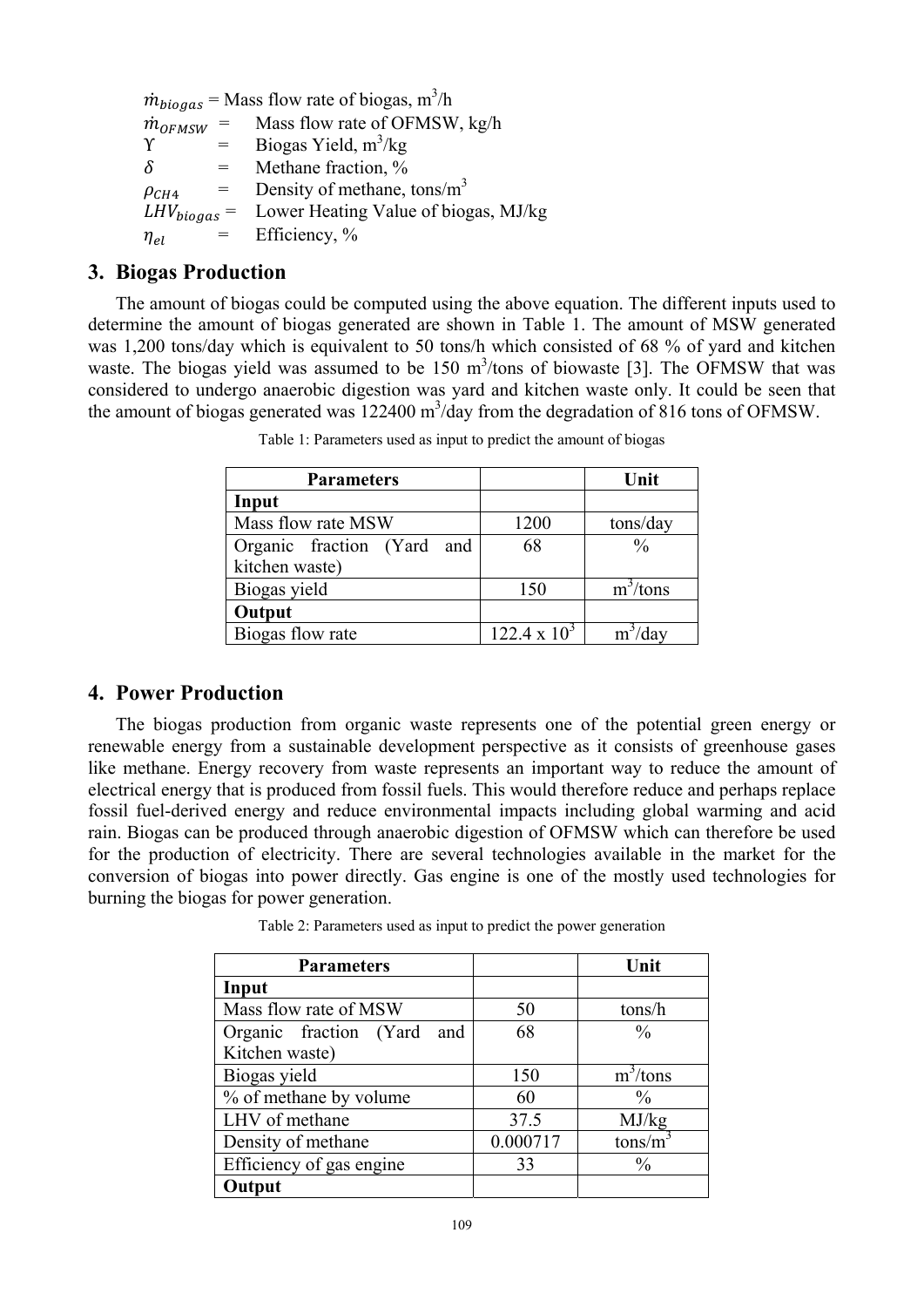| -<br>- --<br>. . | ب. | -<br>$\overline{\phantom{a}}$<br>$ -$ |
|------------------|----|---------------------------------------|
|                  |    |                                       |

The biogas consisted of 60% of methane [4] by volume which represented a significant amount of energy. Table 2 below shows the input parameters required to calculate the amount of power that is generated from biogas. The energy content of methane was taken to be 37.5 MJ/kg [5] and the efficiency of the gas engine was taken as 33% [5]. It can be seen from Table 2 that 7.54 MW of power could be produced from OFMSW with a biogas yield of 150 m<sup>3</sup>/tons. The amount of power produced per unit mass of the OFMSW was found to be 222 kWh/tons of biowaste.

## **5. GHG**

Biogas consists mainly of methane and carbon dioxide and both are two greenhouse gases. However, the global warming potential of methane is 21 times higher than that of carbon dioxide. Using biogas as a source of power generation would eventually convert the methane into carbon dioxide after combustion thereby reducing the global warming effect. Table 3 indicates the amount of GHG that would be released when using biogas for electricity production.

|                                     |       | Unit          |
|-------------------------------------|-------|---------------|
| Mass of MSW                         | 1,200 | tons/day      |
| Organic fraction (yard and kitchen) | 68    | $\frac{0}{0}$ |
| Mass of organic waste               | 816   | tons/day      |
| Carbon dioxide                      | 241.6 | tons/day      |

Table 3: GHG emission from power production from biogas

It can be seen from Table 3 that 816 tons of OFMSW would release 241.6 tons of  $CO<sub>2eq</sub>$  daily. The  $CO_{2eq}$  is 0.3 kg/kg of OFMSW and 1.33 kg  $CO_{2eq}/kWh$  of electricity produced. Since the OFMSW is of biogenic source, all the GHG released would eventually be recycled back by the plants during the process of photosynthesis. Therefore, the GHG released from combustion of biogas would not contribute in global warming.

The biogas produced through the process of anaerobic digestion of OFMSW is a source of renewable energy as it originates from organic source that is biomass. The use of biogas for power generation is therefore an environmentally sound option to mitigate global warming effect and to reduce greenhouse gases released as all the greenhouse gases released would be absorbed by the plant during the process of photosynthesis. Therefore, biogas can be said to be carbon neutral as it does not add to the effect of global warming. Moreover, it would displace some of the GHG which would have been produced if fossil fuels would have been used to generate the same amount of power that the biogas would generate. Table 4 shows the amount of GHG avoided if biogas would be used compared to other fossil fuels.

|             | GHG produced,<br>tons $CO2/MWhe$ | <b>Amount of GHG avoided</b><br>using biogas, tons $CO2/MWhe$ |
|-------------|----------------------------------|---------------------------------------------------------------|
| Electricity | 102 <sup>[6]</sup>               | 1.102                                                         |
| Coal        |                                  | 1.46                                                          |
|             |                                  | 0.72                                                          |
| Natural gas |                                  | 0.48                                                          |
| Biogas      |                                  |                                                               |

Table 4: GHG avoided by using biogas for power generation

The amount of  $CO<sub>2</sub>$  released during the production of power in Mauritius was found to be 1.102 tons  $CO_2/MWh_e$  (Bagha, 2009), therefore the use of biogas would avoid 1.102 tons  $CO_2/MWh_e$ . 1.46 tons  $CO_2/MWh$ e, 0.72 tons $CO_2/MWh$ e and 0.48 tons  $CO_2/MWh$ e would be avoided if biogas is used instead of coal, oil and natural gas respectively.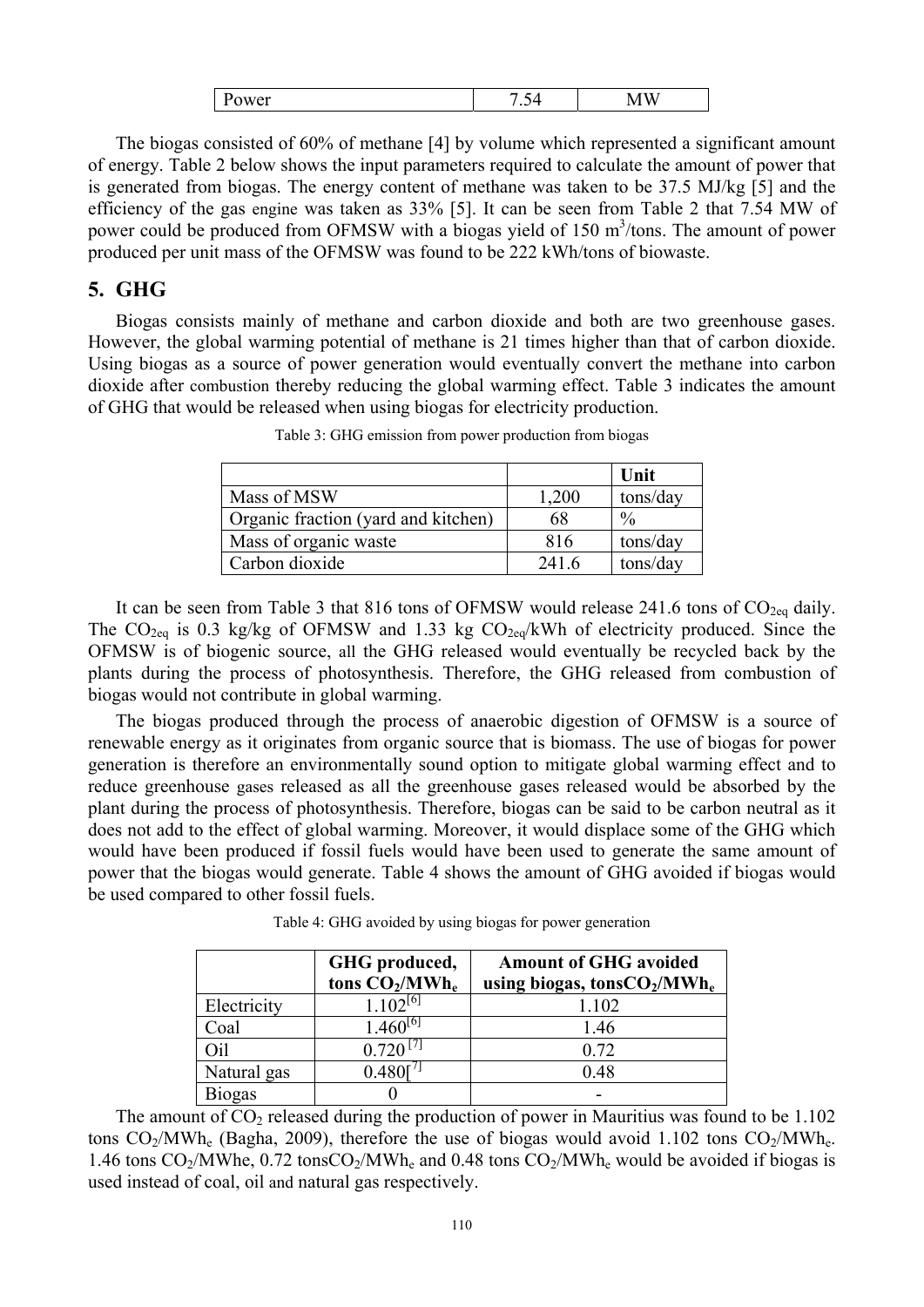## **6. Economic Assessment**

The economic assessment of an organic waste to energy plant through the anaerobic digestion process is very important to determine the feasibility of this option. A biogas plant usually requires certain investment in terms of digesters, gas engines and other auxiliaries. The revenue would be mainly from the sale of electricity to the national grid and also from the gate fee associated with the facility. Table 5 below shows the data required to calculate the annual profit from the plant.

| <b>Parameters</b>       | Organic waste | Unit         |
|-------------------------|---------------|--------------|
| Amount of organic waste | 816           | tons/day     |
| Amount of biogas        | 122,400       | $m^3$ /day   |
| Operation time          | 333           | days/year    |
| Cost of electricity     |               | MUR/kWh      |
| Capital Cost            | 5,186         | <b>M MUR</b> |

|  |  |  |  | Table 5: Data used to determine the annual profit |  |  |  |
|--|--|--|--|---------------------------------------------------|--|--|--|
|--|--|--|--|---------------------------------------------------|--|--|--|

The capital cost for the biogas plant was estimated to a tune of 5,186 million MUR and the electricity produced would be sold to the national utility company.



Fig. 1: Annual profit for biogas to energy plant

The gross annual profit was computed for different gate fees varying from 250 to 1,250 MUR. It can be seen from Figure 1 that the plant would not be profitable when gate fee was not applied to the facility. As the gate fee was applied, the plant would start being more profitable. It could be noticed that the higher the gate fee, the more profitable the plant becomes. The plant would start making profit after the twentieth year with a gate fee of 250 MUR while with a gate fee of 1,250 MUR, the plant makes a profit as from the ninth year.

### **7. Conclusion**

Biogas can be produced through anaerobic digestion of OFMSW which can be used for the production of electricity. There are several technologies available in the market for the conversion